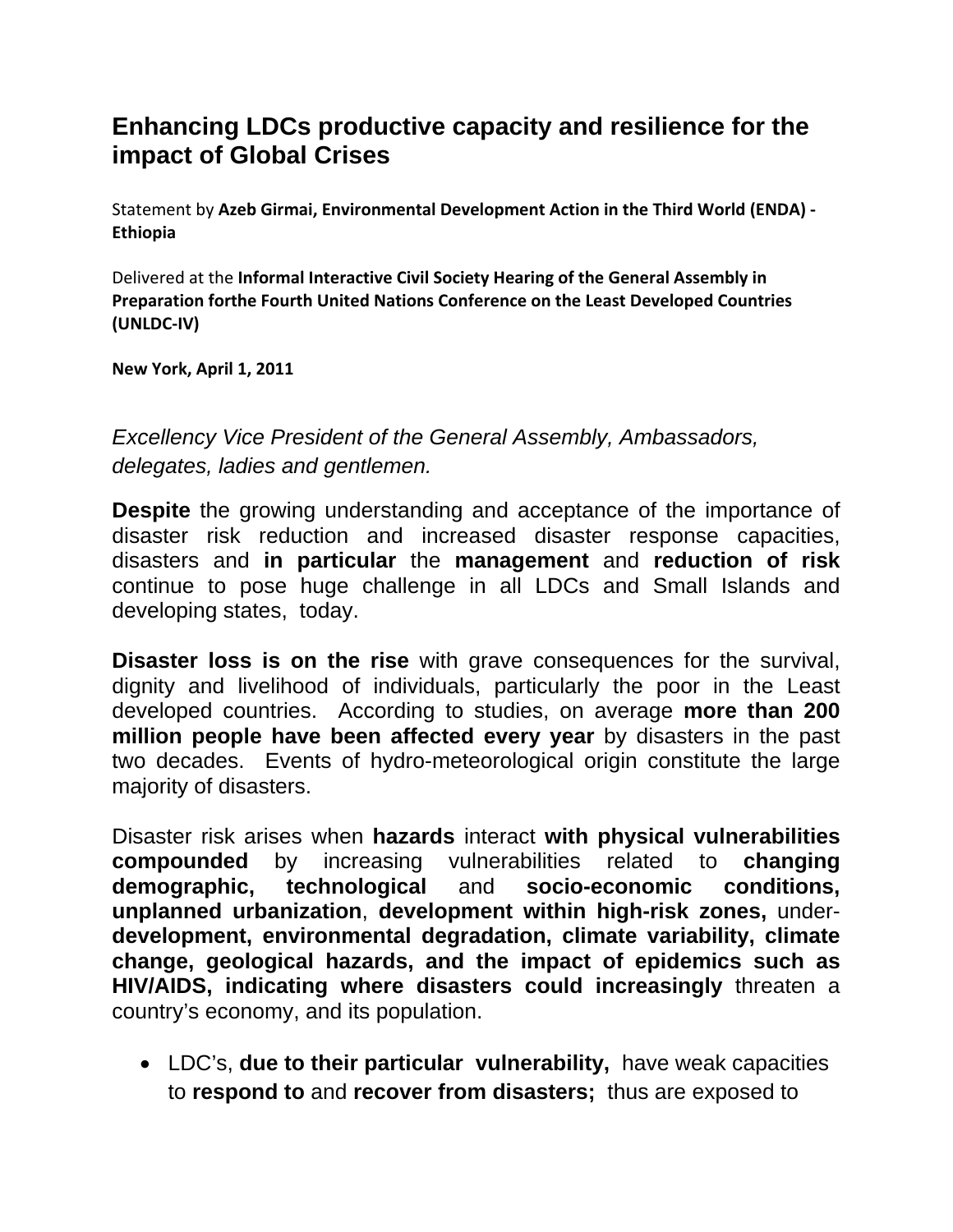**increasing impacts** and **face disproportionately** economic, social and environmental **consequences.** 

• **Small Islands & Developing States**, are located in the most vulnerable regions in the world in relation to the **intensity** and **frequency** of natural and environmental disasters.

## **The new outcome-Document therefore should emphasize on:**

- Systematic Integration of disaster risk management, into policies, plans and programmes for poverty reduction. Such an approach to be recognized as an important element for the achievement of internationally agreed development goals, including those contained in the MDGs.

## **To achieve this,**

- o Consorted effort and commitment (by development partners) to build the financial and technical capacities of LDC to strengthen their **observation**, **early warning systems**, **assessments, prevention**, **preparedness, response and recovery –** *to take priority .*
- o **Making**, the millions of **poor farming households in LDCs** who make up over 80% of the labor force & produce the bulk of agricultural output, **Risk-Resilient** and **increase their adaptability**, - **by** Increasing **investment – on infrastructure, Market, technology, Research & Development - for the agricultural sector ensuring local food security** and **sovereignty**.
- o Recognizing severe vulnerability of LDCs to the impacts of Climate Change – **Climate Justice, Predictable, Adequate, New & Additional Climate Financing for LDCs** should take a special attention – in order to secure finances that can **build LDC's resilience to unpredicted Natural Disasters.**
- o **Extending past efforts Now Securing** immediate **Debt Relief for LDCs** should be the target - **debt servicing** to be